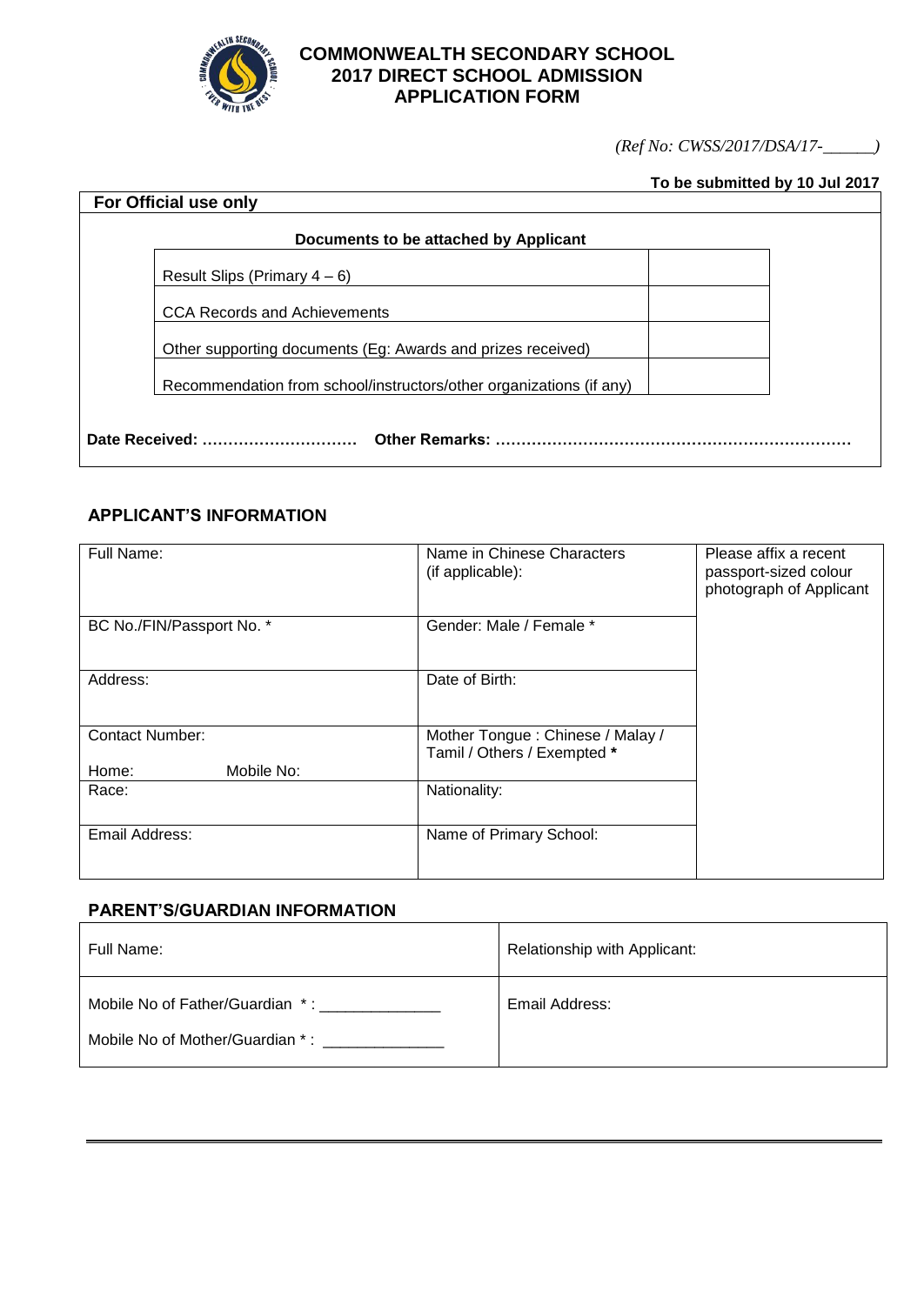**Please tick the relevant category box / boxes for your application.**

|                                    |              | <b>Category 1 (Performing Arts &amp; Aesthetics):</b> |            |                |               |  |
|------------------------------------|--------------|-------------------------------------------------------|------------|----------------|---------------|--|
| Band<br>$\Box$                     | Choir        | Drama                                                 | Art $\Box$ |                |               |  |
| <b>Category 2:</b>                 |              |                                                       |            |                |               |  |
| <b>Environmental Education</b>     |              |                                                       |            |                |               |  |
| Category 3:                        |              |                                                       |            |                |               |  |
| Programming, Robotics & Design     |              |                                                       |            |                |               |  |
| Category 4 (Sports):               |              |                                                       |            |                |               |  |
| <b>Cross Country</b>               | $\mathsf{L}$ | <b>Badminton</b>                                      |            | $\blacksquare$ | Soccer (Boys) |  |
| Netball (Girls)                    | $\mathbf{L}$ | Basketball (Boys)                                     |            |                |               |  |
| <b>Category 5 (Other Talents):</b> |              |                                                       |            |                |               |  |
| Leadership                         | $\Box$       |                                                       |            |                |               |  |

# **\*ACADEMIC ACHIEVEMENTS**

| <b>LEVEL</b>                                         | <b>ENGLISH</b> | <b>MOTHER</b><br><b>TONGUE</b> | <b>MATHS</b> | <b>SCIENCE</b> |
|------------------------------------------------------|----------------|--------------------------------|--------------|----------------|
| <b>Primary 4</b><br>(End of Year Overall<br>Results) | %              | %                              | %            | %              |
| <b>Primary 5</b><br>(End of Year Overall<br>Results) | %              | %                              | %            | $\%$           |
| <b>Primary 6</b><br>(Mid Year Results)               | %              | %                              | $\%$         | %              |

**\* Please enclose supporting documents**

## **\*CCA ACHIEVEMENTS**

| <b>CCA(S) In School</b> | No of<br><b>Years in</b><br><b>CCA</b> | Represented<br>School in<br><b>Competition</b> | Name of<br><b>Competition</b> | <b>Achievement</b> |
|-------------------------|----------------------------------------|------------------------------------------------|-------------------------------|--------------------|
|                         |                                        | Yes/No                                         |                               |                    |
|                         |                                        | Yes/No                                         |                               |                    |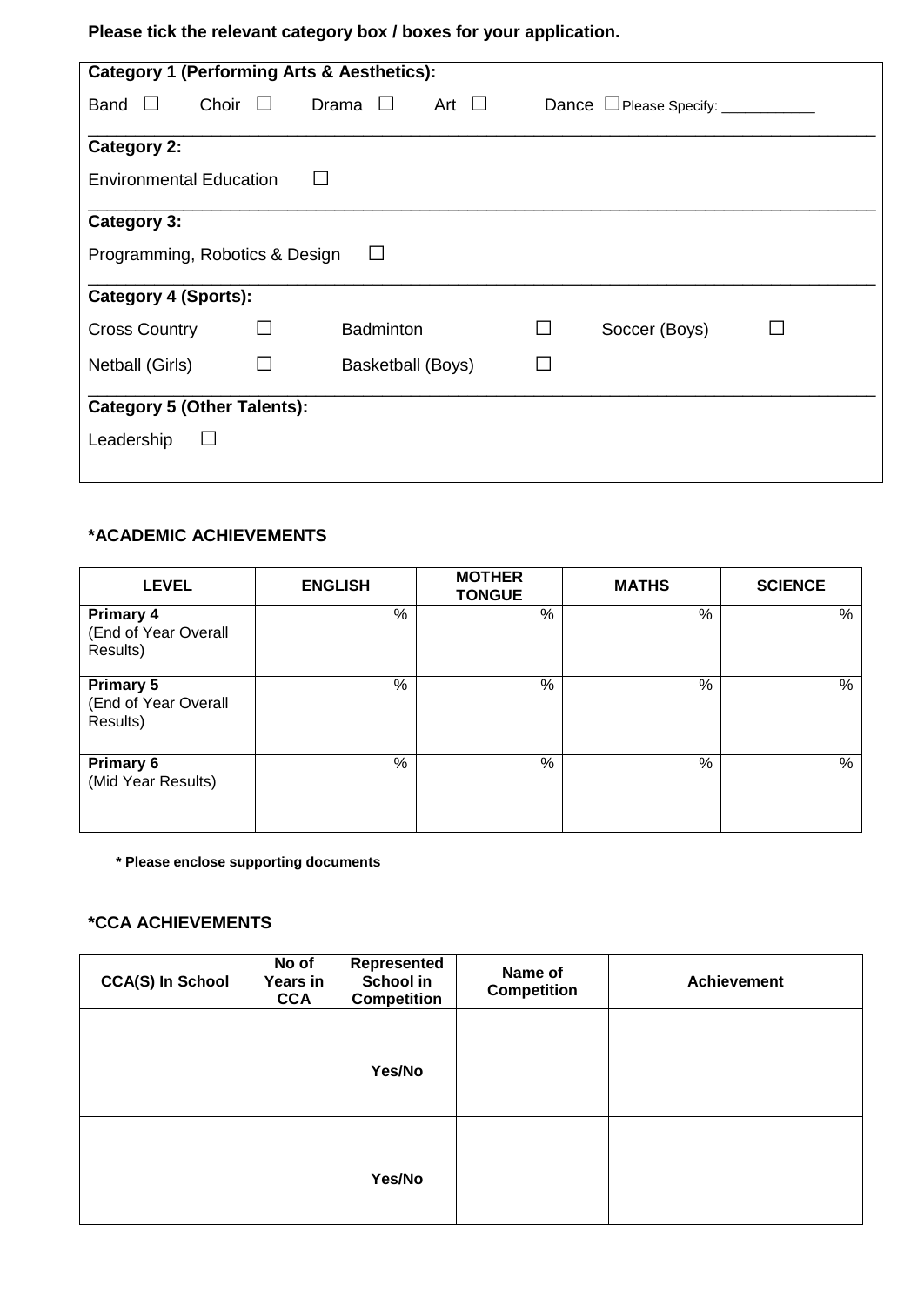|  | Yes/No |  |
|--|--------|--|
|  | Yes/No |  |

**\* Please enclose supporting documents**

## **\*LEADERSHIP POSITIONS HELD**

| <b>Leadership Position Held</b><br>(Eg; Class Chairperson, CCA<br>Leader, Prefect) | <b>Years Served</b> | <b>Achievement</b> |
|------------------------------------------------------------------------------------|---------------------|--------------------|
|                                                                                    |                     |                    |
|                                                                                    |                     |                    |
|                                                                                    |                     |                    |
|                                                                                    |                     |                    |
|                                                                                    |                     |                    |
|                                                                                    |                     |                    |
|                                                                                    |                     |                    |
|                                                                                    |                     |                    |

**\* Please enclose supporting documents**

# **\*OTHER ACHIEVEMENTS**

| Year | <b>Achievement</b> |
|------|--------------------|
|      |                    |
|      |                    |
|      |                    |
|      |                    |
|      |                    |
|      |                    |
|      |                    |